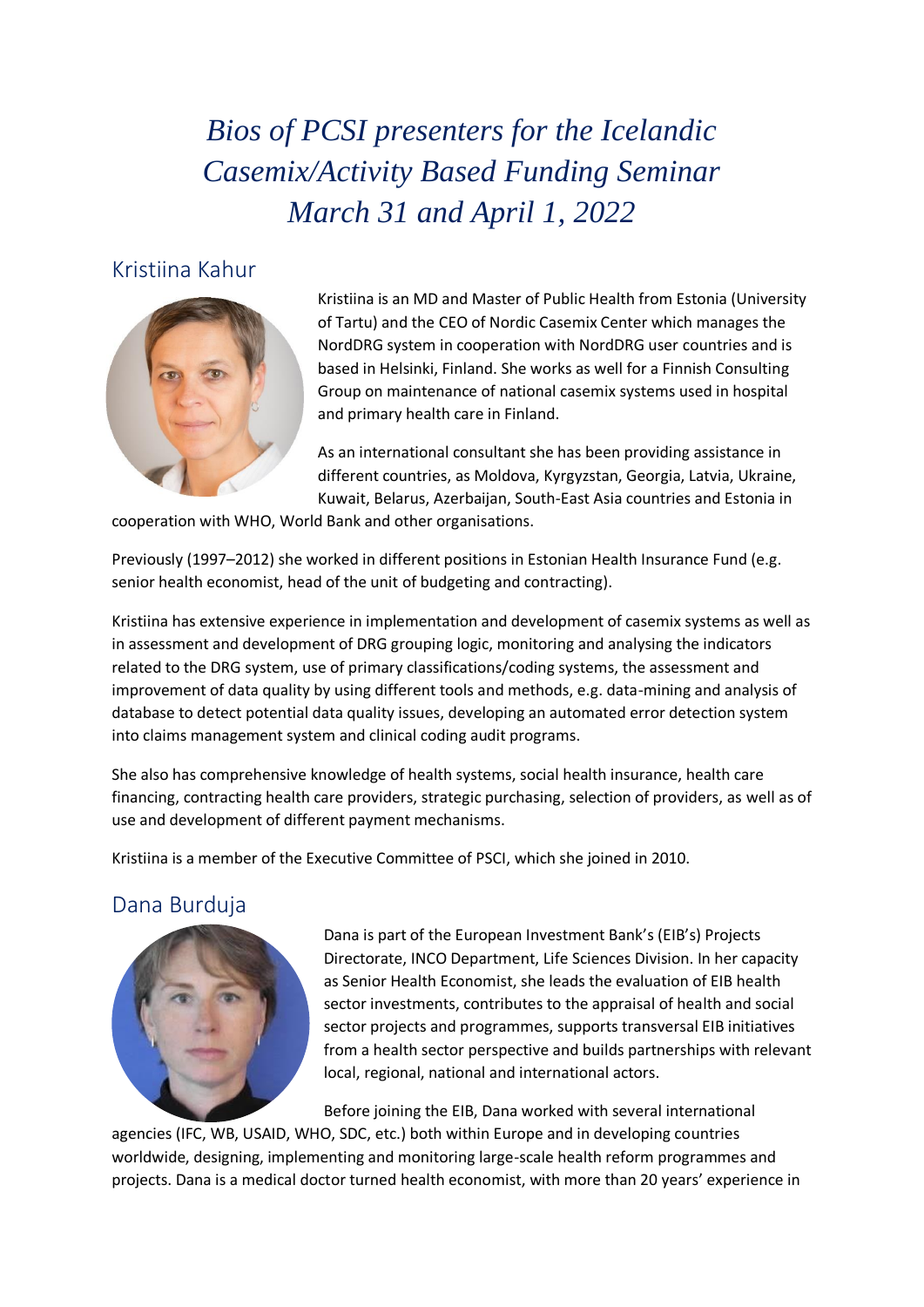supporting health investments, health financing and funding, and providers' payment mechanisms; analysing, designing and implementing health systems' reform programmes (including health insurance systems); providing advisory services for public-private partnerships in health; and implementing public health programmes in priority areas of intervention.

Dana is the current President of the PCSI, a role she has held since 2016.

## Jim Pearse



Jim is the Principal of Health Policy Analysis (HPA), an Australian-based firm consulting in health care policy and planning. He founded HPA in 2003 following a career working in health and social policy within the public sector in Australia, where he led the design and implementation of major reforms.

Jim has played a significant role nationally in Australia in activity-based funding, including developing funding models and classification systems, and costing. Before starting HPA, Jim led the introduction of activity-based funding as head of the branch of the New South Wales

Department of Health responsible for funding health services across the state. This included implementing classification systems across a range of service areas (for example, palliative care and rehabilitation as well as acute care), and establishing activity-based costing as routine across the New South Wales health system. As a consultant, Jim has worked on projects that have shaped activity-based funding in Australia. One of these was the Emergency Care Costing and Classification Study (ECCCS), which he designed and directed. The project costed emergency department activity across Australia and Jim developed the Australian Emergency Care Classification (AECC), which is now used for funding public hospital emergency departments across Australia. Jim also advised on the thresholds and approaches used in Australia for activity based funding of small (usually rural) hospitals. In aged care Jim recently developed the classification system for aged care at home. Jim has also costed and developed funding models for a wide range of other areas, including primary care, breast screening, dialysis, mental health, ambulance, sub- and non-acute care (palliative care, rehabilitation, psychogeriatric care and nursing home type care) and hospital in the home. In addition to his work in Australia, Jim has worked in several international health care systems, including the United Kingdom and the United States.

Jim was the 2000–01 Australian Harkness Fellow in Health Care Policy (a Commonwealth Fund initiative), where he spent a year at Johns Hopkins University on the project "Health-Based Risk Adjustment for Capitation Payment in the United States: Implications for Australia".

Jim's publications and research cover population-based resource allocation models, including the use of risk adjustment in capitation payment, the fiscal relationship between federal and state governments, activity-based funding and classifications, efficiency of hospitals, measurement of health system performance, and international comparison of health system performance. Jim teaches in PCSI's annual *Casemix and healthcare: What you need to know and do* (the casemix 'summer' school) in Avignon.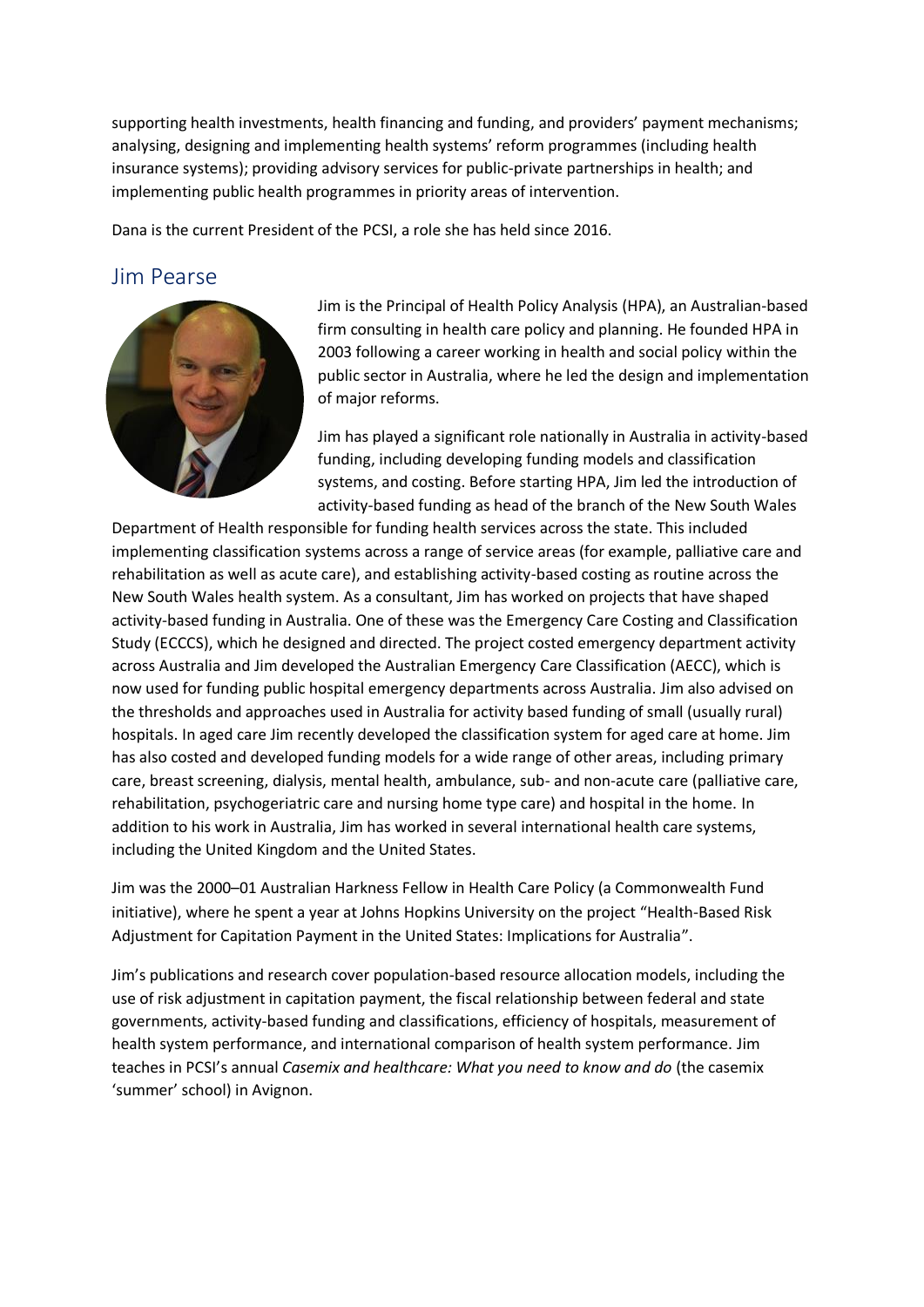### Prof. Dr. med. Michael Wilke



Michael Wilke is Professor for Hospital Management at the Medical School Hamburg (MSH) and CEO of inspiring-health GmbH , a Munich based private DRG-research institute and consulting company. He is a physician with clinical experience in surgery, intensive care and emergency medicine as well as a certified antimicrobial stewardship expert. After 10 years of clinical work he focused on hospital management and Health economy.

His primary research focus is health economy, especially the

correlation between clinical outcomes and economic results. In this area he works with innovative technology companies from all over the world, that want to learn about the economic framework of their products in Europe. Another focus there are infectious diseases as he also is a member of the German Paul-Ehrlich Gesellschaft (PEG) and part of the committee that develops the guidelines on initial intravenous antibiotic therapy. He developed an 'infection grouper' that allows clinical analyses of infections using DRG routine data. He is member of PCSI since 2000.

He is active in DRG- development projects in Germany and other countries since 2000 and working with coding and casemix since 1994. His institute is conducting a major research project with the German Medical Society of Gastroenterologists, where the reflection of endoscopic services in the G-DRG system shall be optimized. He's conducting a costing study with 79 hospitals and develops recommendations for the InEK-institute in Germany.

With his team he is currently supporting the republic of Slovenia in the update and recalculation of their DRG system which was initially implemented in 2005 and undergone minor revisions in 2013– 2014.

In 2012–2013 Michael was involved in an analysis of the healthcare system and hospital payment system in Kirgistan. In this project he developed recommendations to optimize health service provision and hospital payment in this country.

He was head of the DRG competence center in Munich Schwabing hospital from 2001–2004. During this time he conducted various national and international DRG research projects and was a member of the national DRG advisory board at the German ministry of health.

Before 2001 he was working as a clinician in surgery, anesthesia, intensive care and emergency medicine. Since 1993 he was working in various hospital reorganization projects as well as participating in budget planning.

Michael has been a member of the PCSI Executive Committee since 2017.